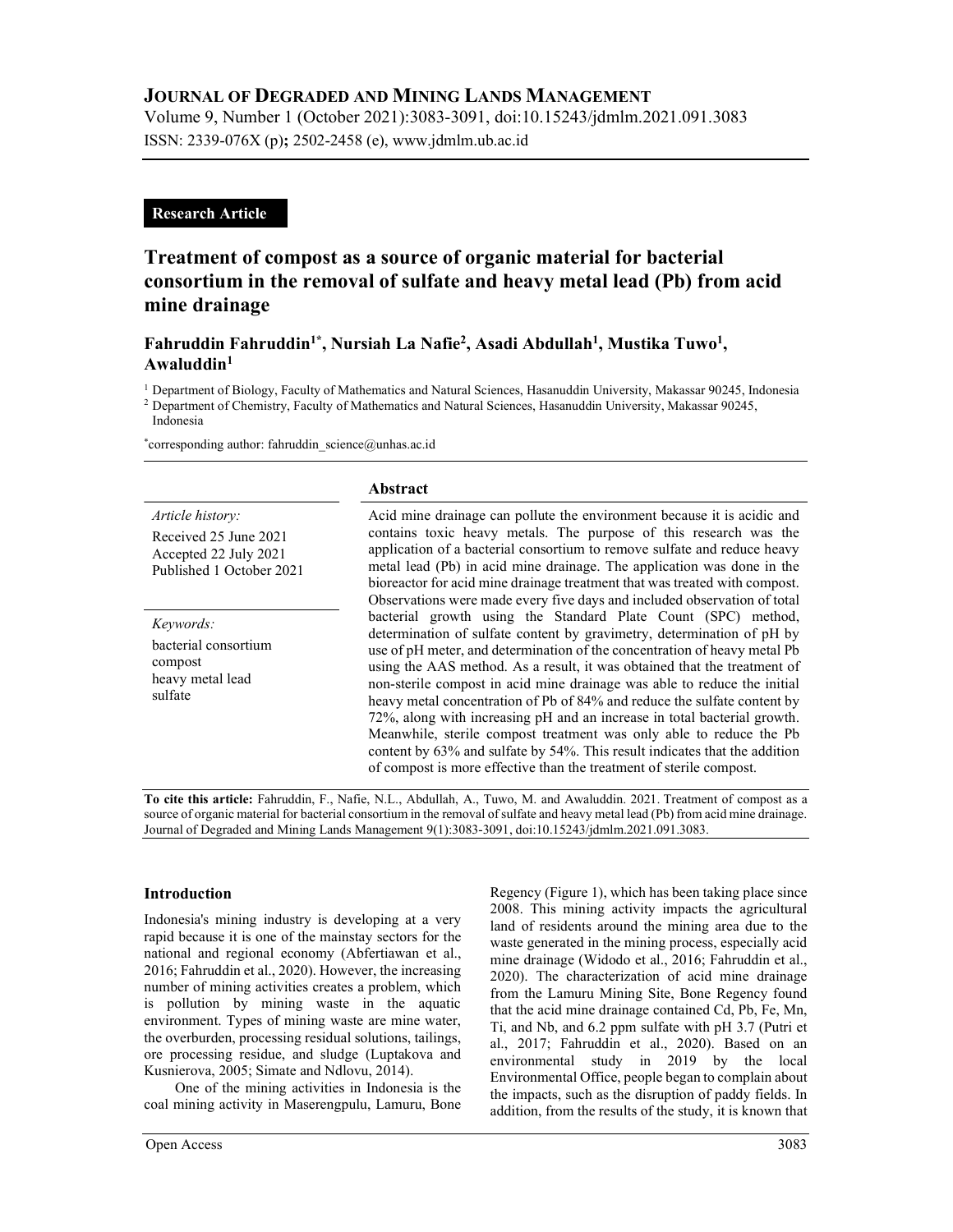acid mine drainage from the mining activity has not been processed. If this is left unchecked, the impact will be more severe and can result in public health problems and environmental damage (Hartaman et al., 2021). One of the biggest problems of the mining industry is the presence of liquid waste called acid mine drainage. Acid mine drainage is acidic and has a low pH of around 1.5-3.5 and contains a number of toxic heavy metals, such as Cd, Pb, Hg, Fe, Al, and Mn. Metal content in acid mine drainage depends on the type of mining (Fahruddin et al., 2018). Acid mine drainage is generated from the oxidation of sulfur, which is in the form of sulfate ions, with oxygen, water, or carbon dioxide to become sulfuric acid. The high sulfuric acid content stimulates the formation of reactive metal ions in acid mine drainage (Badley et al., 2011; Meier et al., 2012). If this acid mine drainage enters water bodies, it will disrupt aquatic biota's life, and if it seeps into the soil, it will disrupt the lives of many living organisms on land, particularly plants (Kushkevych et al., 2017). In addition, because acid mine drainage also dissolves heavy metals, it will cause heavy metal pollution in the aquatic environment, which can consequently be harmful to humans (Meier et al., 2012). Acid mine drainage is difficult to control if it gets into the water. The acid environment triggers the development of the bacteria Thiobacillus ferrooxidans that will catalyze the pyrite oxidation reaction (Patel, 2010; Fahruddin et al., 2018). Therefore, acid mine drainage needs to be handled so that it will not be A problem if it is discharged into the aquatic environment.



Figure 1. Map of the mining site on the Lamuru Mine, Masserengpulu Subdistrict, Bone Regency, South Sulawesi, Indonesia (Source: Fahruddin et al., 2020).

So far, acid mine drainage has been controlled by adding a chemical compound, namely, lime, to acid mine drainage. Another method is by immersing acid mine drainage in a large pit that is then covered tightly. However, both of these mechanisms are very inefficient, not environmentally friendly, and very expensive (Hard et al., 2004). Bioremediation is a biological method, which is a safe and effective alternative to treat acid wastewater by utilizing microorganisms to reduce sulfates contained in acid mine drainage (Widyati, 2007). The microorganisms that are used to reduce sulfates in acid mine drainage bioremediation are a group of sulfate-reducing bacteria. These bacteria, in doing sulfate reduction, produce hydrogen sulfide  $(H_2S)$  and hydroxyl ions

Open Access 3084

(OH<sup>-</sup>) and thus, stimulate an increase in pH (Meier et al., 2012; Wu et al., 2017). Sulfate-reducing bacteria mostly live in wetland substrates such as swamp sediments. This is the reason why sediment can be applied directly in the bioreactor for acid mine drainage treatment without having to culture bacterial isolates in the laboratory. Thus, there is no need to inoculate microbial cultures and add nutrients because naturally, there are a large number and types of sulfatereducing bacteria that live in the wetland sediments (Zhao et al., 2010; Kushkevych et al., 2017; Fahruddin et al., 2020).

Several previous research results stated that the application of swamp sediment to acid mine drainage could change the pH, reduce sulfate content, and affect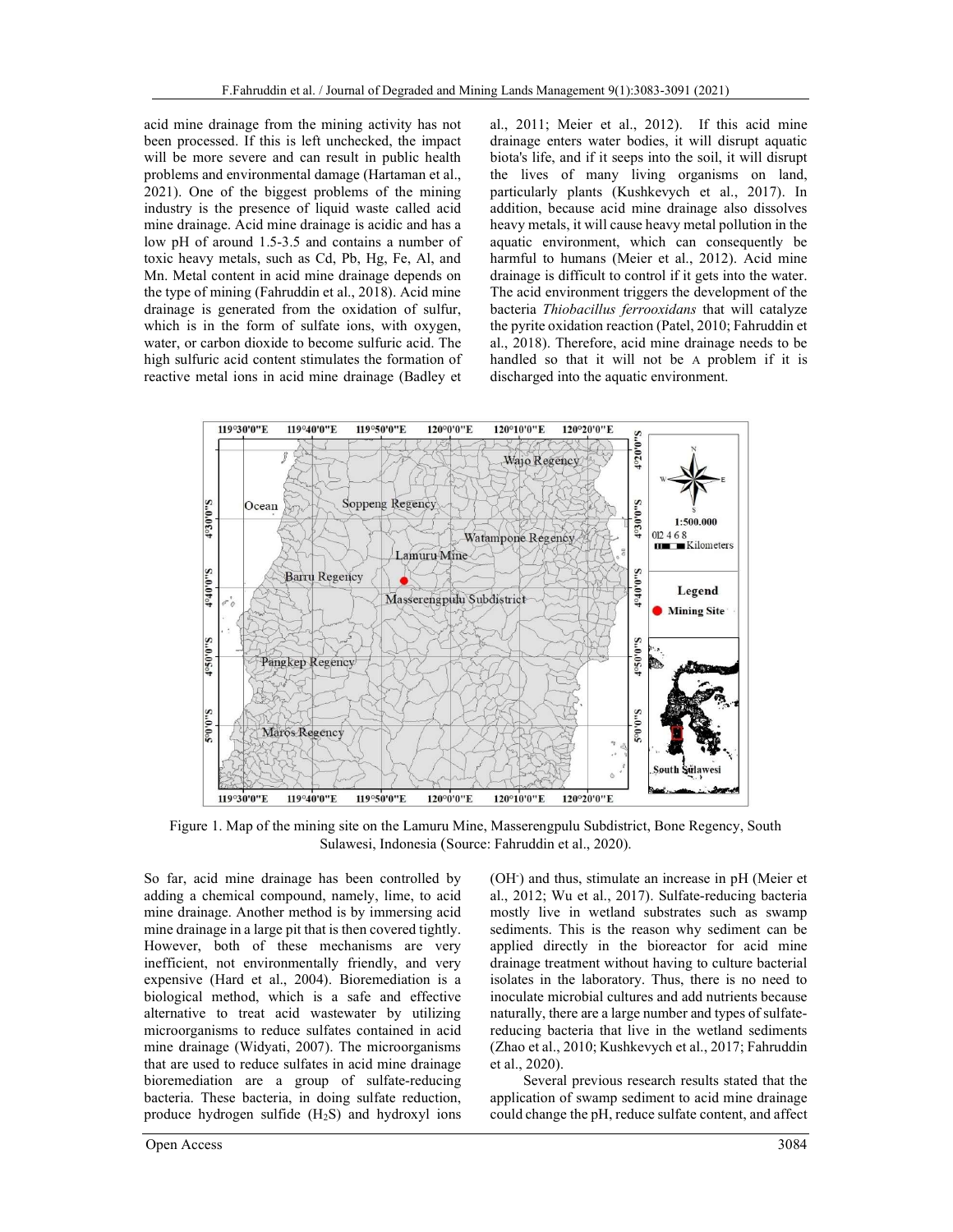the growth of bacteria so they can be used to control pollution due to acid mine drainage (Fukui and Takii, 1996; Whitehead and Prior, 2005; Pester et al., 2012). Both sulfate reduction and heavy metal reduction activities by sulfate-reducing bacteria do not work effectively if there is no simpler carbon source that is easily digested by bacteria. On a laboratory scale, the carbon source given to sulfate-reducing bacteria is sodium lactate, which is beneficial for bacterial growth but is ineffective and expensive if used on a large scale. Therefore, compost is used as a good alternative that naturally acts as a simple carbon source for electron donors for sulfate-reducing bacteria (Zhang and Wang, 2014).

This is evidenced in research by Matshusa-Masithi et al. (2009), which discovered that the use of compost reduced sulfate by 38% with an average ratio of chemical oxygen demand and sulfate (COD/SO4) of 0.56 mg/L in the reactor. This is also supported by research by Cheong et al. (2010), which found that the addition of compost in bioremediation of acid mine drainage in a bioreactor using sulfate-reducing bacteria was able to reduce the content of heavy metals such as Fe, Cu, and Mn using an average ratio between the effluent and influent of 0.12 and has succeeded in increasing the pH to 7 and reducing acidity by 1 mg/L. The addition of compost and sediment to the treatment of acid mine drainage was able to increase the pH to 6.3, from the initial pH of 3.0, while the treatment without the addition of compost only succeeded in increasing the pH to 3.4 (Fahruddin and Abdullah, 2015). Furthermore, treatment of acid mine drainage with the addition of compost was able to reduce sulfate content by 78% and reduce cadmium by 87% (Fahruddin et al., 2017). In another research, the addition of compost to acid mine drainage successfully increased the pH of acid waste from 2.5 to 6.2-6.7 with lead, zinc and cadmium reduction efficiency reaching 86-99% (Suyasa et al., 2019). Based on these findings, bioremediation of acid mine drainage with the addition of compost is a cost-effective method to remove sulfates and heavy metals before mining waste is discharged into the environment. Based on this explanation, the swamp sediment was selected as an inoculum source of a sulfate-reducing bacterial consortium to be applied to a bioreactor for acid mine wastewater treatment.

#### Materials and Methods

#### Sampling and media

Swamp sediment was obtained from the Nipah - Nipah Swamp, Makassar, and put into a plastic container. Acid mine drainage samples were taken from coal mining in Bone Regency and placed in sample bottles for analysis and treatment. Nutrient Agar (NA) was used to grow bacterial isolates with a composition of 5 g of peptone, 2 g of yeast extract, 5 g of sodium chloride, 15 g of agar, 1 g of beef extract, and 1000 mL of demineralized water. Tryptone Soy Broth (TSB) medium, with the composition of 17 g tryptone, 3 g soytone,  $2.5$  g dextrose,  $5$  g NaCl,  $42.5$  g K<sub>2</sub>HPO,  $15$  g agar, and 1000 mL demineralized water, was used to grow bacterial consortium.

#### Characterization of acid mine drainage and swamp sediment

Swamp sediment characterization included measurement of total organic carbon by using the total organic carbon (TOC) analyzers, measurement of total nitrogen content using the micro-Kjeldahl method and measurement of total phosphorus content by the use of the gravimetric method. Characterization of acid mine drainage included measurement of sulfate content by titration method and pH measurement by using a pH meter. The results are shown in Table 1.

Table 1. Chemical characterization of swamp sediment, compost, and acid mine drainage.

| <b>Swamp sediments</b> | Value               |  |  |
|------------------------|---------------------|--|--|
| Organic carbon         | 291.000 mg/L        |  |  |
| Nitrogen               | $12.520$ mg/L       |  |  |
| Phosphorus             | $1.330$ mg/L        |  |  |
| Compost                | Value               |  |  |
| Organic carbon         | 321.000 mg/L        |  |  |
| Nitrogen               | 29.230 mg/L         |  |  |
| Phosphorus             | $16.000$ mg/L       |  |  |
| Acid mine drainage     | Value               |  |  |
| Sulfate                | $2.70 \text{ mg/L}$ |  |  |
| pН                     | 3.52                |  |  |

Characterization of the sample was conducted to determine the initial conditions for the bioremediation treatment of acid mine drainage. The addition of 5% compost to acid mine drainage treatment was made because compost contains simple carbon compounds that bacteria require for growth and development during the acid mine drainage treatment reduction process (Pester et al., 2012; Fahruddin and Abdullah, 2015). Hydrogen from composted organic compounds is an electron donor in reducing sulfate to hydrogen sulfide (Costa and Duarte, 2005; Fahruddin and Abdullah, 2015).

#### Isolation of bacteria from swamp sediments

Swamp sediment was weighed as much as 10 g and then put in 90 mL of distilled water. Serial dilution was made, then 1 mL was taken, and the Nutrient Agar medium was inoculated by using the pouring method. After that, it was incubated for 24 hours at 37  $^{\circ}$ C. The type of isolated bacteria was determined based on the morphological differences of the growing bacterial colonies.

#### Preparation of the bacterial consortium inoculum

One inoculating loop of each type of bacterial isolate was taken to be grown into Tryptone Soya Broth (TSB)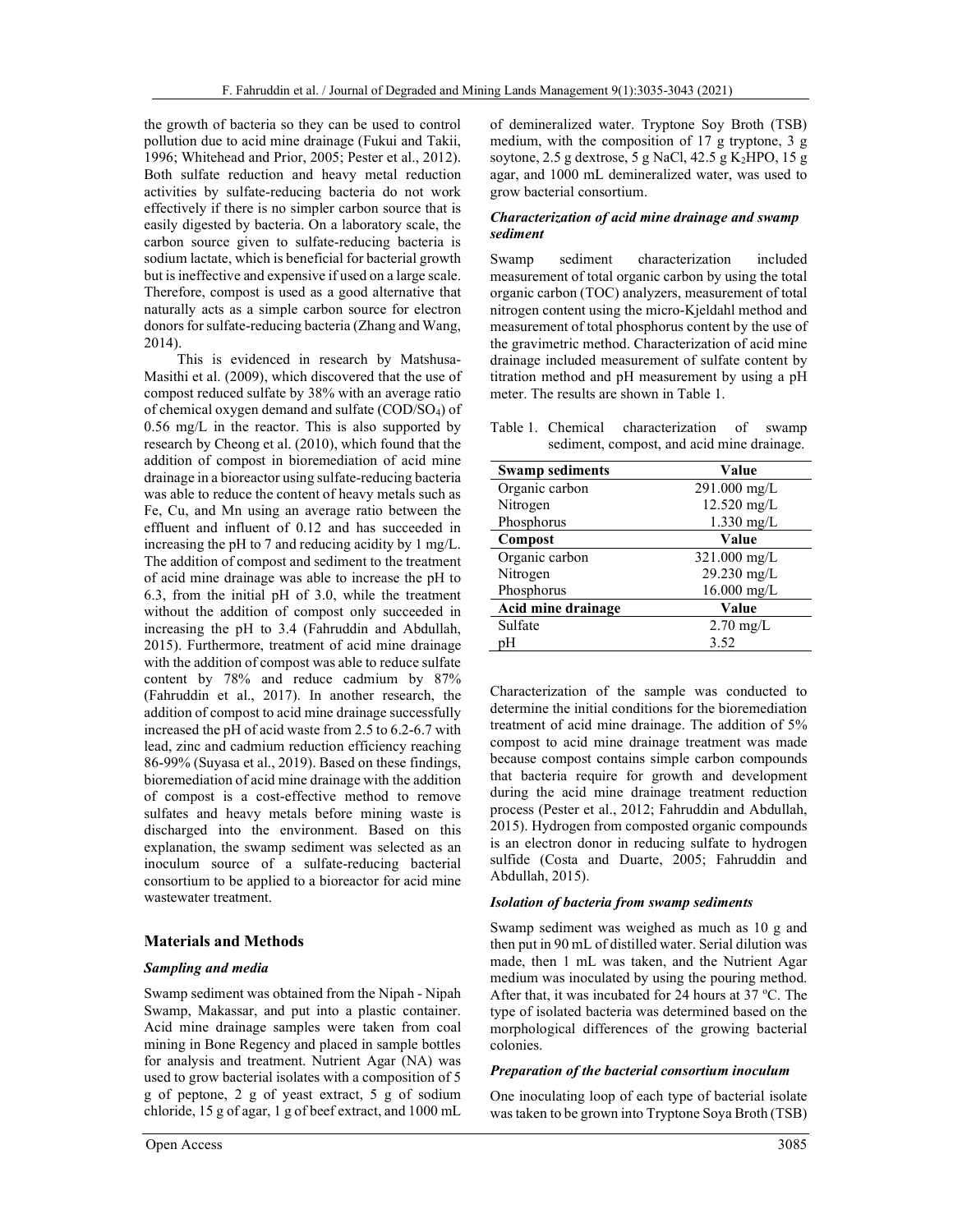medium and then incubated for 24 hours at room temperature. The cultures were centrifuged to obtain the biomass of the bacterial cell, which was then suspended with sterile distilled water. The absorbance value was measured at 25% T. After that, each cell suspension was mixed with the same ratio to be used as the inoculum of bacterial consortium.

#### **Treatments**

The treatments were made by adding the inoculum of bacteria consortium to the bioreactor for acid mine drainage (AMD) treatment. Compost, as a simple carbon source for bacteria, was added to the bioreactor (Fahruddin, 2020). The treatments were as follows:

- Treatment P1: AMD plus 10% sterile compost and 20% bacterial inoculum
- Treatment P2: AMD plus 10% non-sterile compost and 20% bacterial inoculum
- Treatment P3: AMD without the addition of both compost and bacterial inoculum as a control

The compost was sterilized by placing it in a plastic container, and then it was sterilized in an autoclave at 121°C for 2 hours. After cooling, then it was added to the treatment. The treatments were left for 30 days at room temperature, and observations of bacterial growth, sulfate content, pH value, and Pb metal concentrations were conducted on days 5, 10, 15, 20, 25, and 30.

#### Measurement of sulfate content

A Spectrophotometer  $20^{\rm TM}$  was used to determine the sulfate concentration in the acid mine drainage treatment. A sulfate concentration calibration curve had already been created. BaCl<sub>2</sub> crystals and acidic buffer were added to the acid mine drainage sample to form a colloidal suspension, which was indicated by turbidity. Furthermore, the absorbance was measured using a spectrophotometer at a wavelength of 420 nm, and the numbers listed were recorded (Greenberg et al., 1992).

## pH measurement

The pH value was calculated using a pH meter that had previously been calibrated at pH 4 using buffer and pH 7 with a 15-minute stabilization time. After being cleaned with distilled water and dried, the electrodes were immersed in the treatment solution. The pH value was as stated on the pH meter.

## Analysis of the content of the heavy metal lead (Pb)

The concentration of heavy metal Pb in the sample was measured using the AAS (Atomic Absorption Spectrophotometry) method. Preparation was carried out by adding 65% HNO<sub>3</sub> to the erlenmeyer flask, which was then destructed at 120 °C. Before measurement, a standard solution was made first, and the regression equation was obtained. The samples were measured at a wavelength of 228.8 nm.

## Results and Discussion

## Types of bacterial isolate and bacterial growth

From the isolation of bacteria from swamp sediments, five types of bacterial isolates were obtained based on differences in the morphological characteristics of the growing bacterial colonies, which were labeled R1, R2, R3, R4, and R5 isolates. The colony of each isolate showed different colour characteristics, namely, yellow, white, and milky white. The shapes of bacterial colonies were circular, entire, undulate, raised, and flat presented in Table 2.

Table 2. Morphological characteristic of bacterial isolates colonies.

| <b>Isolate</b> | Morphological characteristic of colonies |              |          |                  |  |
|----------------|------------------------------------------|--------------|----------|------------------|--|
|                | Color                                    | <b>Shape</b> | Edge     | <b>Elevation</b> |  |
| R1             | Yellow                                   | Circular     | Entire   | Raised           |  |
| R2             | White                                    | Circular     | Undulate | Flat             |  |
| R <sub>3</sub> | White                                    | Circular     | Entire   | Raised           |  |
| R4             | Yellow                                   | Circular     | Entire   | Flat             |  |
| R5             | Milk white                               | Circular     | Entire   | Raised           |  |

Observation of bacterial growth in P1 treatment (i.e. acid mine drainage treated with sterile compost) showed that on day 0, the number of bacteria was 5.4  $x 10^5$  CFU/mL and continued to increase until day 20, but then decreased to  $4.3 \times 10^5$  CFU/mL on day 30. In the P2 treatment (i.e. acid mine drainage treated with non-sterile compost), the observation on day 0 found that the number of bacteria was  $6.7 \times 10^5$  CFU/mL and continued to increase until the 20th day of observation, but decreased on the 25th day and on the 30th day. P3 treatment (i.e. acid mine drainage without the addition of both compost and bacterial inoculum) as a control

did not show bacterial growth (Figure 2). From day 0 to day 5, the growth of bacteria was low because the bacteria were still in the lag phase or the adaptation period of bacteria to environmental conditions in order to survive. Bacterial cells that are unable to survive in acidic conditions will die (Fahruddin et al., 2019). The growth of bacterial cells increased until the 20th day, indicating an exponential phase in which the bacteria were able to adapt by utilizing nutrition in the form of organic matter contained in compost. Compost acts as a source of organic material needed by bacteria to grow and develop, such as carbon (C), nitrogen (N), and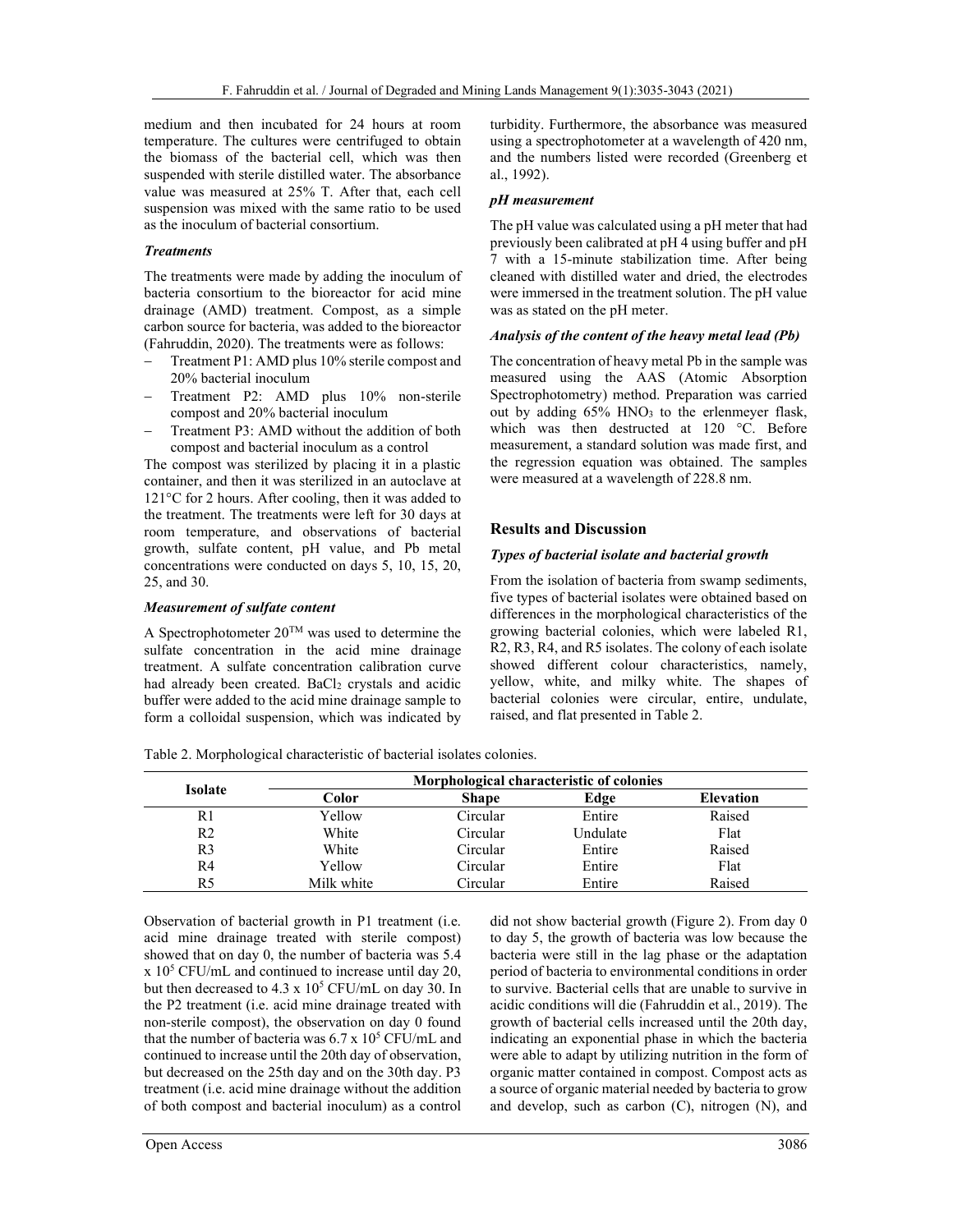phosphorus (P) (Matshusa-Masithi et al., 2009). The decrease in the number of bacteria on the 25th to the 30th day showed that the bacterial population in the bioreactor was experiencing a death phase due to the nutrients in the bioreactor starting to run out and the bacteria producing secondary products that can be toxic to the bacteria themselves (Costa and Duarte, 2005; Fahruddin et al., 2021).



Figure 2. The number of bacterial growth in each treatment of acid mine drainage with treatment: P1: acid mine drainage treated with sterile compost, P2: acid mine drainage treated with non-sterile compost and P3: acid mine drainage without the addition of compost.

#### Sulfate content

The measurement results of sulfate concentration in the treatments of acid mine drainage showed that in the P1 treatment, the sulfate concentration decreased to 0.42 ppm on the 30th day from the initial concentration of 0.92 ppm (54%). Meanwhile, in the P2 treatment, the sulfate content decreased slowly until the 30th day, with a concentration of 0.28 ppm from the initial concentration of 1 ppm (72%). P3 treatment as control showed a decrease in the sulfate concentration in the least amount on the 30th day, which was 0.79 ppm from the initial sulfate concentration of 1.03 ppm (23.30%). The decrease in sulfate content in the treatment was caused by the presence of active sulfatereducing bacteria originating from swamp sediment, while in the control treatment, there was a smaller decrease in sulfate levels, which according to Fahruddin et al. (2018), was due to losses caused by abiotic factors (Figure 3).



Figure 3. Sulfate concentration in each treatment of acid mine drainage with treatment: P1: acid mine drainage treated with sterile compost, P2: acid mine drainage treated with non-sterile compost and P3: acid mine drainage without the addition of compost.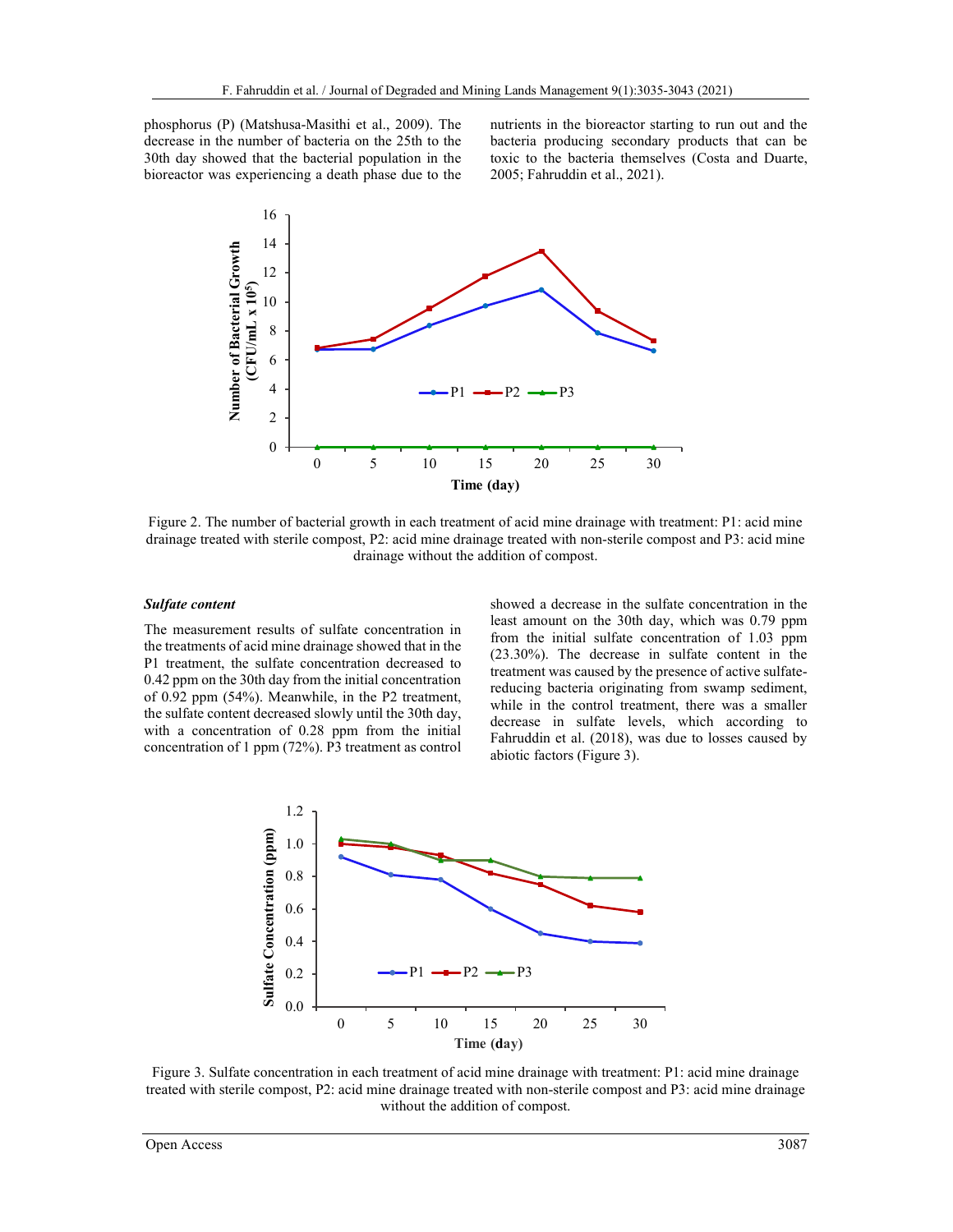Reduction of sulfate in the treatment of acid mine drainage by a consortium of sulfate-reducing bacteria occurs through dissimilatory metabolism using sulfate as the only terminal electron acceptor that is then reduced to sulfide and therefore, sulfate can be said to be the limiting factor for sulfate-reducing bacteria activity (Widdel and Pfennig, 1981; Tian et al., 2017). The role of sulfate-reducing bacteria was seen in the treatment of sterilized compost, where there was a significant decrease in sulfate concentration. Similarly, a redox reaction chemically occurred in which organic compost as an electron donor formed a sulfide compound. Apart from being a source of nutrients, compost contains heterotrophic microorganisms that act as providers of organic matter from the decomposition process, which will be a source of short-chain organic materials for activities of mixed culture of bacteria or consortium of sulfatereducing bacteria (Zhang and Wang, 2014; Fahruddin and Abdullah, 2015). According to Fahruddin et al. (2020), there are many sulfate-reducing bacteria in wetland sediment because its high organic material content provides an ideal environment for the population of sulfate-reducing bacteria. Sediment naturally contains a simple, low-molecular-weight carbon source that can be utilized by sulfate-reducing bacteria as electron donors (Meier et al., 2012; Nwankwoala, 2012). These bacteria use the sulfate contained in acid mine drainage for their metabolic activity by transferring hydrogen to sulfate as an electron acceptor (Elliot et al., 1998; Luptakova and Kusnierova, 2005). Then, these sulfate compounds will be reduced to sulfides so that the sulfate concentration in acid mine drainage will decrease, as shown by the following reaction:

 $4H_2 + SO_4 \rightarrow H_2S + 2H_2O + 2OH$ 

Sulfate reduction is referred to as sulfate respiration or dissimilatory sulfate reduction because it happens in an anaerobic situation similar to that of aerobic respiration using oxygen as an electron acceptor (Pester et al., 2012; Fahruddin et al., 2018).

#### Change in pH

The results of pH measurements on the treatments for acid mine drainage showed that the P1 treatment, namely, The pH of acid mine drainage that was treated with compost changed significantly from pH 3.7 to pH 7.1. In the P2 treatment, there was a slight change in the pH value, from pH 3 to pH 5.4. In the P3 treatment as control, it can be said that there was almost no change in the pH value (Figure 4). Increasing pH is related to decreasing levels of sulfate, proving that in swamp sediments, there are bacteria capable of reducing sulfate to sulfide in acid mine drainage treatment (Meier et al., 2012). This happened in P1 treatment and P2 treatment, while P3 as control was not supported by sediment as an inoculum source of sulfate-reducing bacteria (Fukui and Takii, 1996). The mechanism of sulfate reduction in acid mine drainage by the sulfate-reducing bacteria produces sulfides and bicarbonates that have an effect on increasing pH; then the sulfides will react with dissolved metal ions to form insoluble metal sulfides (Pester et al., 2012; Wu et al., 2017). Hydrogen ions are released when sulfide minerals react with water and cause a decrease in the pH value in acid mine drainage. This provides an ideal environment for the growth of Thiobacillus ferrooxidans bacteria, which will speed up the oxidation of pyrite and produce sulfuric acid. Conversely, sulfate-reducing bacteria can increase pH or neutralize pH by reducing sulfate to sulfide  $(H_2S)$ and produce hydroxyl ions (OH- ) (Fahruddin and Abdullah, 2015).



Figure 4. Changes of pH in each treatment of acid mine drainage with treatment: P1: acid mine drainage treated with sterile compost, P2: acid mine drainage treated with non-sterile compost and P3: acid mine drainage without the addition of compost.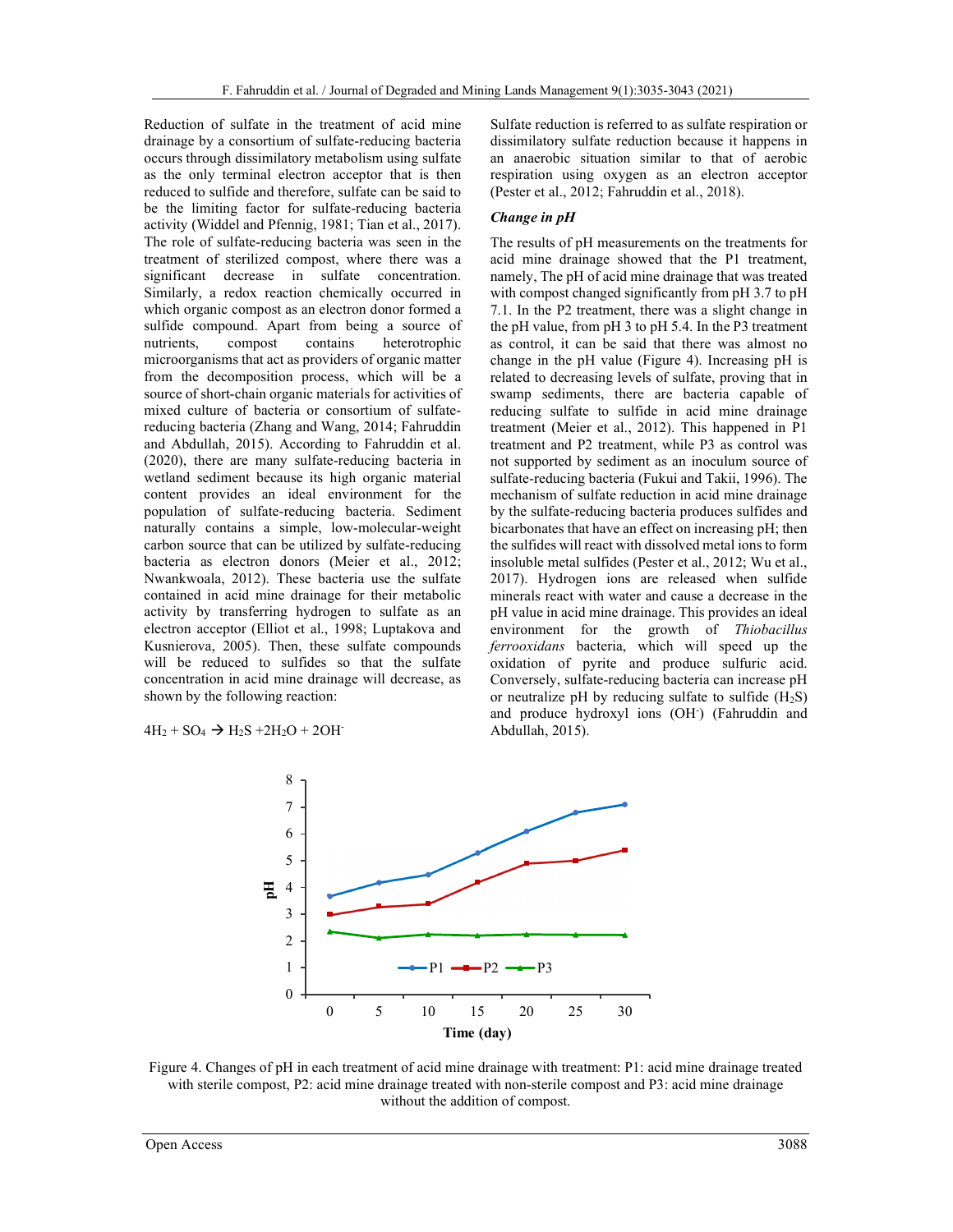#### Content of lead (Pb)

The measurement of lead (Pb) concentration showed that in the PI treatment, the initial concentration of Pb was 0.86 ppm, which then gradually decreased until the 30th day to 0.31 ppm (84%). In P2 treatment, the initial concentration of heavy metal Pb was 0.92 ppm, which gradually decreased until the 30th day to 0.11 ppm (63%). Meanwhile, the control P3 treatment did not experience a significant reduction in Pb (Figure 5). The decrease in the concentration of heavy metal Pb was caused by the activity of sulfate-reducing bacteria, which reduced sulfate under anaerobic conditions to become sulfides, which then reacted with dissolved metal ions to form insoluble metal sulfides so that the dissolved metal concentration in acid mining water decreased (Bradley et al., 2011). The formation of sulfides by the biological process of the sulfatereducing bacteria consortium can precipitate Pb metal ions (Costa and Duarte, 2005). In the reduction of lead (Pb) in the treatment of acid mine drainage, compost only acted as a nutrient-supply agent for the sulfate reduction process and reduced lead (Pb) metal cations to metal sulfides. This is evidenced by the treatment with compost that was sterilized by removing the biological effects in the compost, which was able to reduce the concentration of heavy metals such as lead. However, the presence of heterotrophic microorganisms in compost may also contribute to the removal of lead (Pb) in the treatment through absorption mechanisms on the cell membrane of microorganisms and also, chemically, heavy metals will be chelated on the ligand in compost. On the other hand, microorganisms in compost do not survive when they are treated with acid mine drainage that has a low pH (Zhang and Wang, 2014; Ayangbenro et al., 2018; Retnaningrum et al., 2019; Xu and Chen, 2020).



Figure 5. Lead (Pb) concentration in each treatment of acid mine drainage with treatment: P1: acid mine drainage treated with sterile compost, P2: acid mine drainage treated with non-sterile compost and P3: acid mine drainage without the addition of compost.

The reduction of Pb heavy metal ions in their oxidized form by sulfate-reducing bacteria can occur in two ways. The first is the formation of sulfides from the reduction of sulfates that will react with metal cations to form precipitating metal sulfides. The second, the H2S produced from sulfate reduction by sulfatereducing bacteria acts as an electron donor and reduces metal cations to metal sulfides (Fahruddin and Abdullah, 2015). The more the population of sulfatereducing bacteria in the bioreactor increases, the more sulfate ions are reduced to sulfides, which will bind with metal ions to form precipitating metal sulfides (Luptakova and Kusnierova, 2005; Bradley et al., 2011). Sulfate-reducing bacteria use  $H_2$  electron donor and a carbon source, which can be obtained from organic matter. The addition of organic matter in the form of compost in treatment I and treatment II can

Open Access 3089

increase the effectiveness of sulfate-reducing bacteria in reducing sulfate to sulfide, which causes a decrease in the concentration of heavy metal Pb in the water column in the bioreactor (Meier et al., 2012; Fahruddin et al., 2017).

#### Conclusion

Five types of bacterial isolates were obtained from swamp sediment based on macroscopic morphological characteristics of colony growth, then were used as mixed cultures as bacterial consortium isolates. In its application in the acid mine drainage treatment bioreactor, it was known that the bacterial consortium was able to reduce sulfate levels, indicated by an increase in pH and a decrease in the concentration of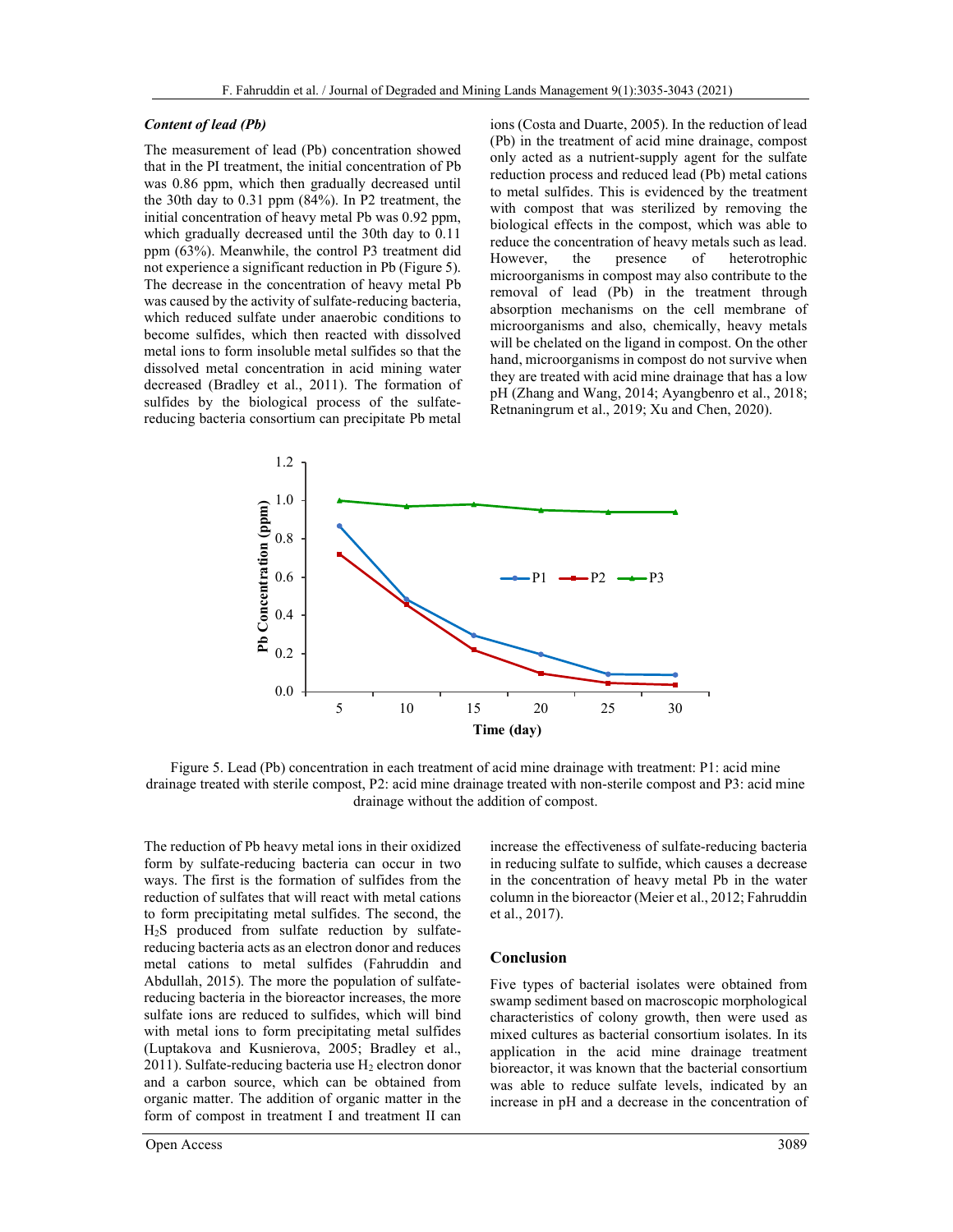lead metal (Pb). Based on the indicator of decreasing sulfate concentration and Pb content, the most effective treatment for acid mine drainage was the treatment with non-sterile compost because compost is a source of organic material for sulfate-reducing bacteria in reducing sulfate.

#### Acknowledgements

The researchers are grateful to the Directorate General of Higher Education (DGHE), Indonesia, for funding the Grants of Research Program and appreciate the Head of Institute for Research and Community Service, Hasanuddin University, Makassar, Indonesia, for the implementation of this research.

#### References

- Abfertiawan, M.S., Gautama, R.S., Kusuma, S.B. and Notosiswoyo, S. 2016. Hydrology simulation of Ukud river in Lati coal mine. Evergreen Joint Journal of Novel Carbon Resource Sciences & Green Asia Strategy 3(1):21-31.
- Ayangbenro, A.S., Olanrewaju, O.S. and Babalola, O.O. 2018. Sulfate-reducing bacteria as an effective tool for sustainable acid mine bioremediation. Frontiers in Microbiology 9: 1986, doi: 10.3389/fmicb.2018.01986.
- Bradley, A.S., Leavitt W.D. and Johnston, D.T. 2011. Revisiting the dissimilatory sulfate reduction pathway. Geobiology 9:446–457.
- Cheong, Y., Das, B.K., Roy, A. and Bhattacharya, J. 2010. Performance of a SAPS-based chemo-bioreactor treating acid mine drainage using low-doc spent mushroom compost and limestone as substrate. Mine Water and the Environment 29:217–224, doi: 10.1007/s10230-010- 0104-6.
- Costa, M.C. and Duarte, J.C. 2005. Bioremediation of acid mine drainage using acidic soil and organic wastes for promoting sulphate-reducing bacteria activity on a column reactor. Water, Air, & Soil Pollution 165:325– 345, doi: 10.1007/s11270-005-6914-7.
- Elliot, P., Ragusa, S. and Catcheside, D. 1998. Growth of sulfate-reducing bacteria under acidic conditions in an upflow anaerobic bioreactor as a treatment system for acid mine drainage. Water Research 32:3724–3730.
- Fahruddin, F., Abdullah, A. and Nafie, N.L. 2017. Sediment treatment for increasing pH and reducing heavy metal cadmium (Cd) in acid mine drainage. International Journal of Current Microbiology and Applied Sciences 6(9):1604-1610.
- Fahruddin, F., Abdullah, A. and Nafie, N.L. 2018. Treatment of acid mine drainage waste using sediment as a source of sulfate-reducing bacteria to reduce sulfates. Pollution Research Paper 37(4):903-907.
- Fahruddin, F., Abdullah, A., Haedar, N. and Nafie, N.L. 2020. Estuary sediment treatment for reducing sulfate in acid mine water. Environment and Natural Resources Journal 18(2):191-199.
- Fahruddin, F., Haedar, N., Abdullah, A., Wahab, A. and Rifaat. 2020. Detection of metal elements by XRF and microbial analysis in acid mine drainage from mining in Lamuru - Bone Regency. Jurnal Geocelebes 4(1):7-13 (in Indonesian).
- Fahruddin, F., Johannes, E. and Dwyana, Z. 2019. Antifouling potential of Thalassia hemprichii extract against growth of biofilm-forming bacteria. ScienceAsia 45:21–27, doi:10.2306/scienceasia1513- 1874.2019.45.021.
- Fahruddin, F., Samawi, M.F., Tuwo, M. and Tanjung, R.E. 2021. The effect of heavy metal lead (Pb) on the growth of ammonia degrading bacteria and physical changes of Eichhornia crassipes in Groundwater phytoremediation. International Journal on Advanced Science, Engineering and Information Technology 11(3):994-1000.
- Fahruddin. and Abdullah, A. 2015. Use of organic materials wetland for improving the capacity of sulfate reduction bacteria (SRB) in reducing sulfate in acid mine water (AMW). Asian Journal of Microbiology, Biotechnology and Environmental Sciences 17(2):321-324.
- Fukui, M. and Takii, S. 1996. Microdistribution of sulfatereducing bacteria in sediments of a hypertrophic lake and their response to the addition of organic matter. Ecological Research 11:257-267, doi:10.1007/BF02347783.
- Greenberg, A.E., Clesceri, L.S. and Eaton, A.D. 1992. Standard Methods for the Examination of Water and Waste Water, Public Health Association, Washington, DC, American.
- Hard, B.C., Higgins, J.P. and Mattes, A. 2004. Bioremediation of Acid Rock Drainage Using Sulphate-Reducing Bacteria. Jacques Whitford Environment Limited, Oakville, Ontario, and Nature Works Remediation Corporation Trail. BC
- Hartaman, N., Rahman, M. and Yusuf, M. 2021. Local political dynamics in the issue of expansion of mining areas in Bone, Indonesia. E3S Web of Conferences. 277:01005. International Conference on Environmental and Energy Sustainabilities (ICEES), doi:10.1051/e3sconf/202127701005.
- Kushkevych, I., Vítězová, M., Fedrová, P., Vochyánová, Z., Parakova, L. and Hošek, J. 2017. Kinetic properties of growth of intestinal sulphate-reducing bacteria isolated from healthy mice and mice with Ulcerative colitis. Acta Veterinaria Brno 86 (4):405–411, doi:10.2754/avb201786040405.
- Luptakova, A. and Kusnierova, M. 005. Bioremediation of acid mine drainage contaminated by SRB. Hydrometallurgy (77)1-2:97-102, doi:10.1016/j.hydromet.2004.10.019.
- Matshusa-Masithi, M.P., Ogola, J.S. and Chimuka, L. 2009. Use of compost bacteria to degrade cellulose from grass cuttings in biological removal of sulphate from acid mine drainage. Water SA 35(1):111-116.
- Meier, J., Piva, A. and Fortin, D. 2012. Enrichment of sulfate-reducing bacteria and resulting mineral formation in media mimicking pore water metal ion concentrations and pH conditions of acidic pit lakes. FEMS Microbiology Ecology 79(1):69-84.
- Nwankwoala, H.O. 2012. Case studies on coastal wetlands and water resources in Nigeria. European Journal of Sustainable Development 6:113-126.
- Patel, A.K. 2010. Isolation and characterization of Thiobacillus ferrooxidans from coal acid mine drainage. International Journal of Applied Agricultural Research 5(1):73–85.
- Pester, M., Knorr, K.H., Friedrich, M.W., Wagner, M. and Loy, A. 2012. Sulfate-reducing microorganisms in wetlands-fameless actors in carbon cycling and climate